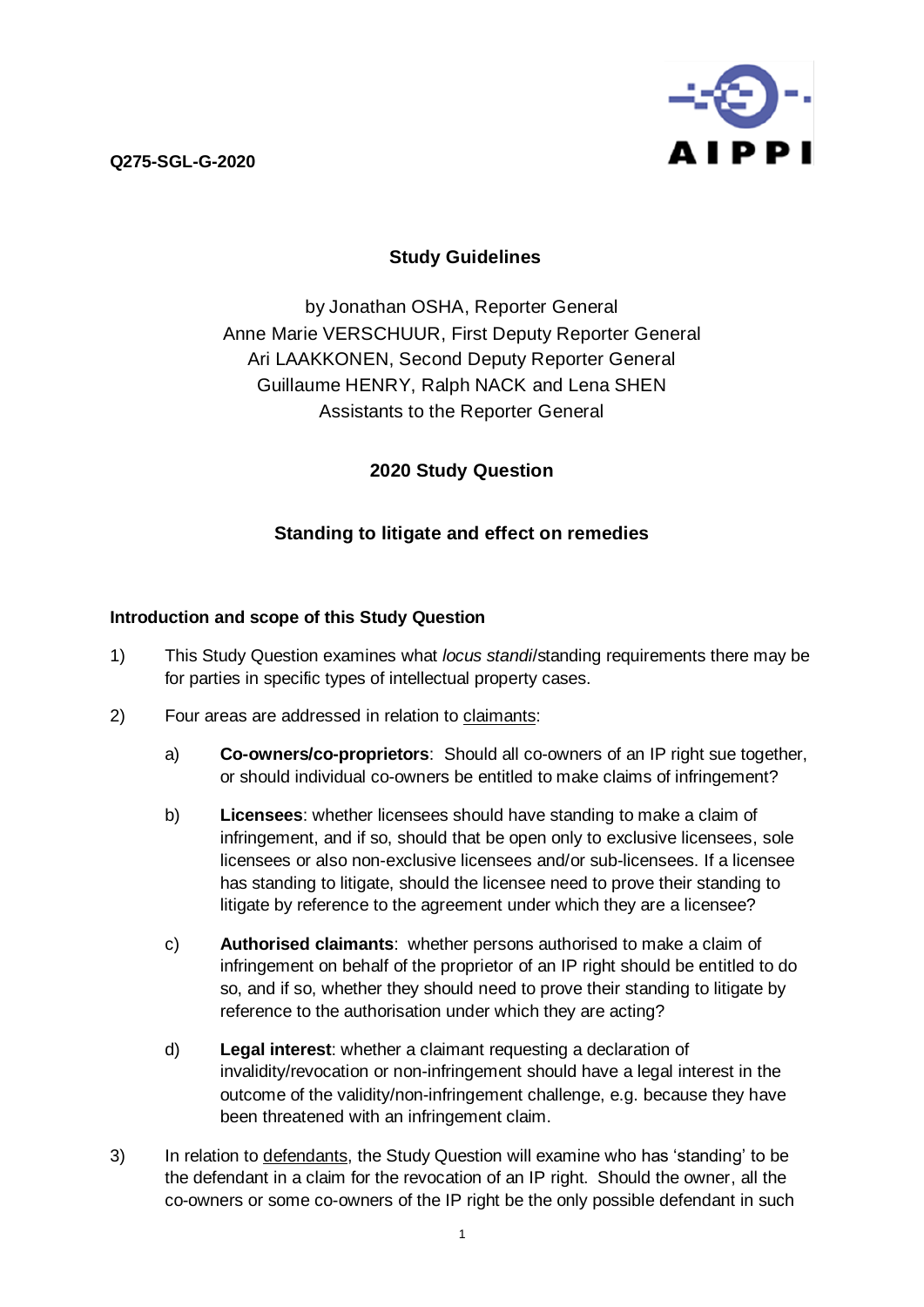an action, or may a licensee or any other person having standing to make a claim of infringement of that IP right also be the defendant in a revocation claim?

- 4) This Study Question is intended to address actions and claims both in courts as well as administrative tribunals (such as patent offices).
- 5) Further, this Study Question will examine whether the relief available should depend on the standing established by claimants, and in particular whether the relief available should depend on whether the claimant is able to establish that actual loss results *for them* from the infringement.
- 6) It is not the purpose of this Study Question to examine the standing requirements for the grant of declaratory relief other than for declarations of non-infringement or invalidity. Therefore, the standing requirements for declarations of non-essentiality (*Nokia v Interdigital* [2006] EWCA Civ 1618), *Arrow Generics v Merck* declarations, and any other declarations apart from non-infringement and invalidity are outside the scope of this Study Question.
- 7) Claims by defendants joining third parties into a case as additional defendants, e.g. where a defendant has an indemnity claim against a third party, are not within the scope of this Study Question. This is a substantial and complex area of law in its own right, which could benefit from more focussed study in the context of a separate Study Question.

### **Why AIPPI considers this an important area of study**

- 8) Without harmonisation, international licensing and ownership arrangements may inadvertently create rights to litigate for others, which if unchecked can undermine or cut across a right holder's enforcement policy, especially if the IP right in question is successfully revoked in a counterclaim by a defendant.
- 9) Uncontrolled infringement could dilute the value of an IP right. The right holder will therefore wish to maintain control over enforcement so as to maintain the value of their IP rights. A uniform international regime for standing would assist with the implementation of a global policy for enforcement.
- 10) Similarly, the right holder may well wish to be included in any actions that affect the scope or subsistence of their IP rights, e.g. revocation counterclaims. Without harmonisation, such involvement may be more difficult to obtain across all jurisdictions.
- 11) The harmonisation of a claimant's ability to initiate a declaratory action for invalidity or non-infringement would assist with strategies to 'clear the path' internationally and obtain commercial certainty before product launch. If a manufacturer cannot challenge the validity of IP rights or infringement of those rights before serious commitments have been made to launch a product in a market, and those commitments and investments would be put at risk by infringement claims that could be filed years later, the ability of a manufacturer to control its exposure and risk is limited. Similarly, if a manufacturer is able to initiate revocation actions without fear of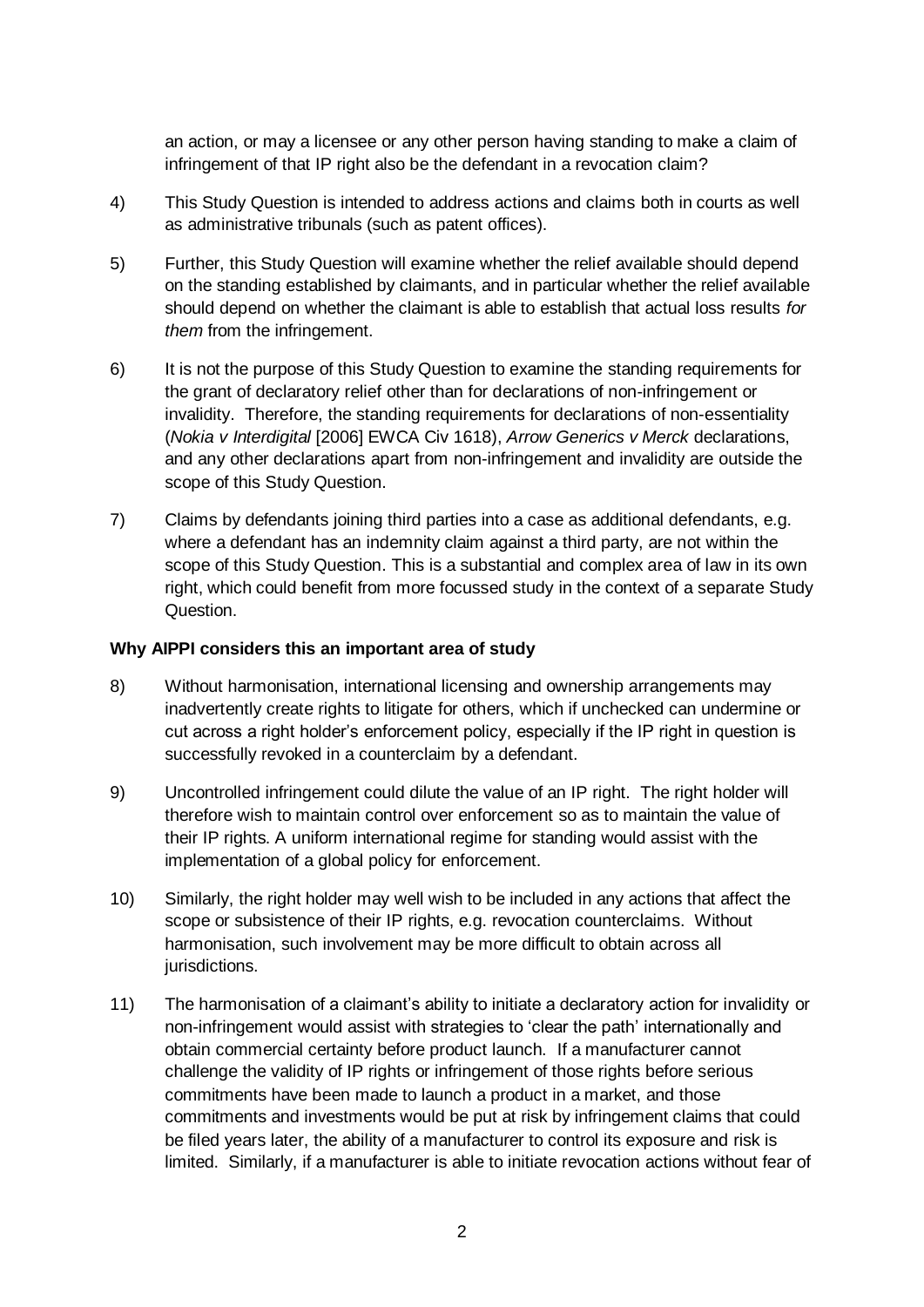any counterclaims of infringement (which would then also put appropriate pressure on claim construction), an IP right holder could be unfairly prejudiced.

12) It would therefore be useful to investigate and consider what is the correct balance between clearing the path, by way of claims for declarations of invalidity and/or noninfringement, and being able to bring counterclaims for infringement.

#### **Relevant treaty provisions**

- 13) Article 16 of TRIPs provides a right, for the "owner" of a registered trade mark, to prevent infringement.
- 14) Article 26 of TRIPs provides a right, for the "owner" of a protected industrial design to prevent infringement.
- 15) Article 28 of TRIPs confers certain exclusive rights to prevent infringement on the "owner" of a patent.
- 16) Under Article 42 of TRIPs, right holders (including federations and associations having standing to assert IP rights) shall be entitled to assert them.
- 17) Under the European Enforcement Directive (2004/48/EC of 29 April 2004), which is made under the EC Treaty (emphasis added):

#### *Article 4*

### **Persons entitled to apply for the application of the measures, procedures and remedies**

*Member States shall recognise as persons entitled to seek application of the measures, procedures and remedies referred to in this chapter:*

*(a) the holders of intellectual property rights, in accordance with the provisions of the applicable law;*

*(b) all other persons authorised to use those rights, in particular licensees, in so far as permitted by and in accordance with the provisions of the applicable law;*

*(c) intellectual property collective rights-management bodies which are regularly recognised as having a right to represent holders of intellectual property rights, in so far as permitted by and in accordance with the provisions of the applicable law;*

*(d) professional defence bodies which are regularly recognised as having a right to represent holders of intellectual property rights, in so far as permitted by and in accordance with the provisions of the applicable law.*

#### **Discussion**

#### Claimants

18) Historically there has been a reluctance, in common law jurisdictions, to allow claims to be made, in substance, by anyone but a person directly affected. This restriction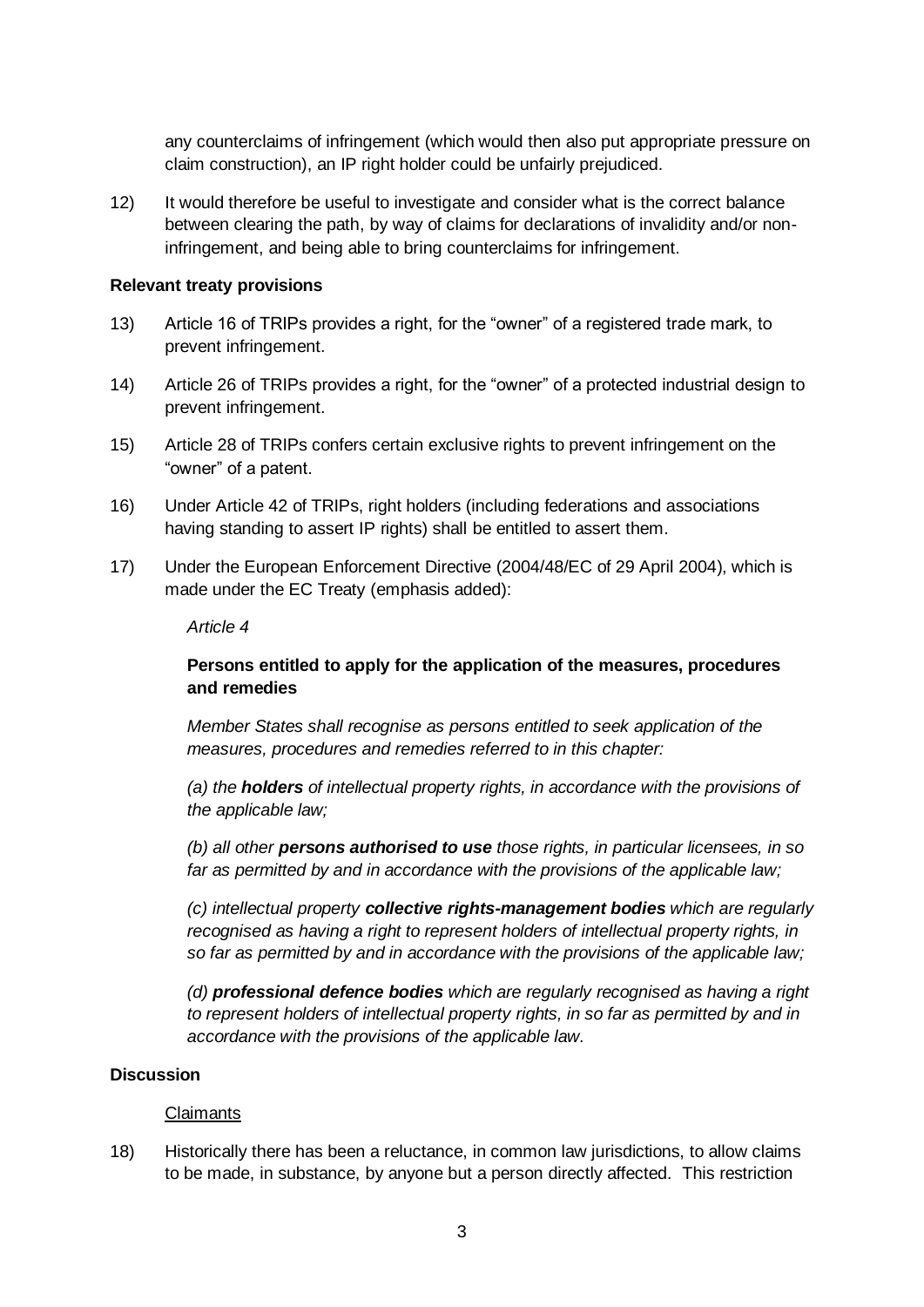has been expressed as the prohibition of "champerty" (financing a lawsuit with an intention to share the proceeds) and "maintenance" (supporting a lawsuit).

- 19) One of the policy reasons for these restrictions is to avoid frivolous, vexatious and opportunistic claims by litigants with no real interest in the dispute. The policy has been to constrain cases so that claims are only brought by those with a real interest: with standing to litigate.
- 20) This requirement for an interest is reflected in a requirement in the US that Federal Courts, having power under Article III of the US Constitution, cannot decide cases that result in merely advisory opinions and there is no interest at stake. There must be a true case or controversy before the Court's jurisdiction is engaged.
- 21) Against this backdrop, IP rights present a challenge. The monopoly or right granted by the IP right can be transferred to others by way of assignment, and parts or aspects of the right can be granted to others by licensing. Similarly, an IP right can be owned by several joint or co-owners. It is very easy to create further direct or indirect interests in the enforcement of IP rights.
- 22) For example, the financial interest in preventing infringement can but does not have to be - be transferred by way of licensing. An exclusive licensee, who is the only person authorised to sell products in a specific geographical territory that utilise the IP right in question, may suffer economic loss from sales diverted to an infringer in that territory. An exclusive licensee is thus the claimant with the most direct economic loss, although the proprietor may also have an interest: see *Optical Coating Laboratory Inc v Pilkington PE Ltd* [1993] F.S.R. 310. In contrast, if the IP right is non-exclusively licensed, it may be harder to quantify the loss of the non-exclusive licensee that results from infringement, but that does not mean that there is never any such loss.
- 23) Common law systems have tended to adopt a simple rule: an exclusive licensee has standing to sue for infringement but generally non-exclusive licensees do not. This rule is less justified economically where an exclusive licensee does not sell products at all, because clearly the economic effect of infringement is not felt if the licensee suffers no loss from infringement. In these situations, it is generally provided that where no direct loss can be proven the exclusive licensee may nonetheless recover reasonable royalties, but of course it could also be argued that where there is no direct loss then there should have been no standing to litigate either, because there was no interest (in the sense of actual loss from infringement that needs to be compensated with damages) in the eventual outcome of the suit. In other words, it could be argued that the mere possibility of recovering reasonable royalties or other relief should not give a claimant (who has suffered no actual loss) standing.
- 24) It is routinely argued, under some legal systems, that IP right owners who do not suffer irreparable harm, or only suffer harm that can be compensated with damages, from continuing infringement should not be granted an interim or preliminary injunction to prevent infringement before trial. These situations have not, however, been characterised as a lack of standing for the claim itself, but rather as a limitation on the availability of interim relief based on a lack of sufficient interest. The requirement to have legal standing for the party seeking the interim relief is only the initial 'gateway' through which they must pass to make a claim for interim relief, and a further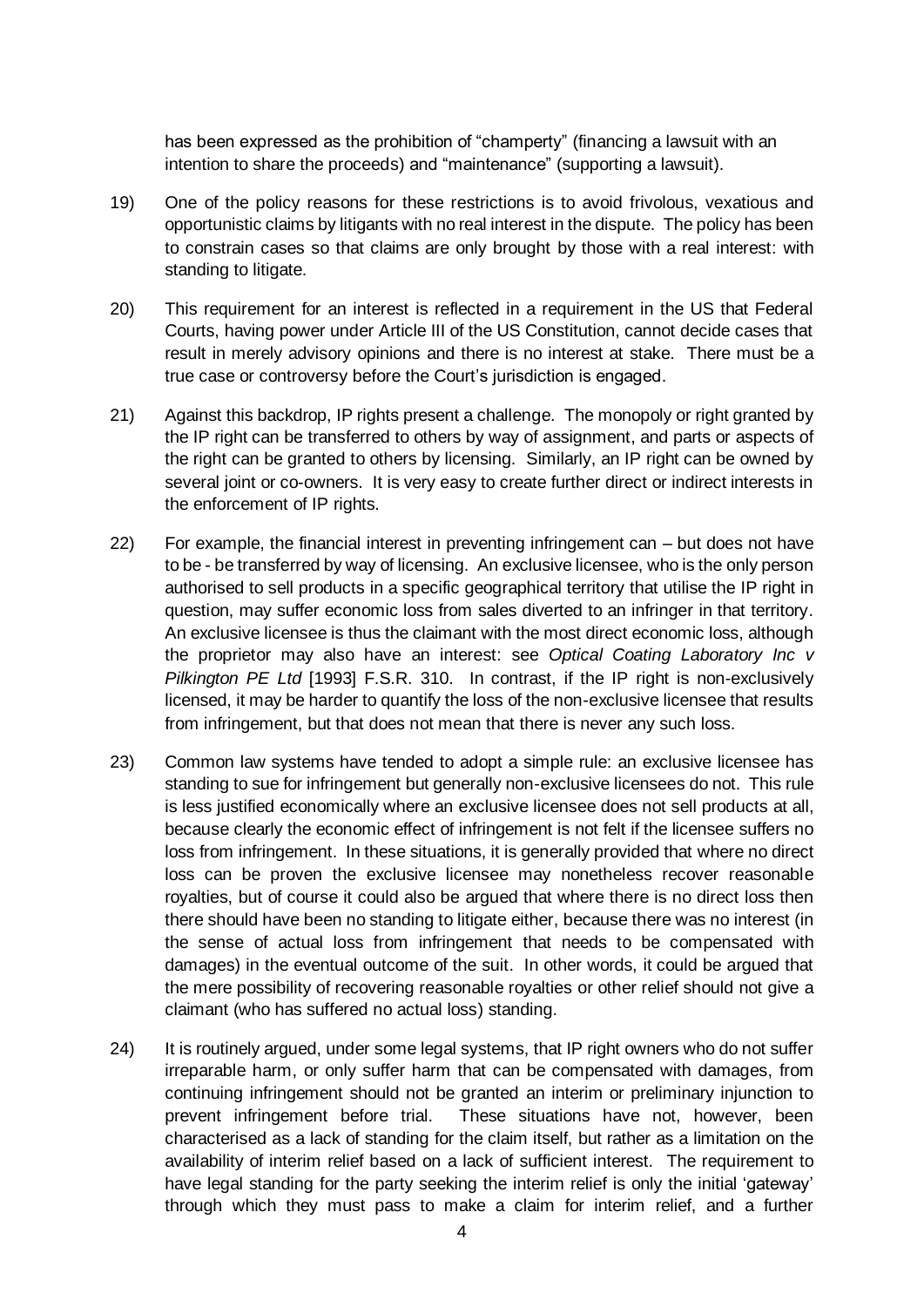examination of legal interest is then conducted when considering whether the court should grant the relief sought.

- 25) In contrast, other legal systems allow the enforcement of IP rights to be delegated to third parties by way of 'simple' authorisation. Their standing to litigate is derived from the authorisation itself, and may only indirectly be founded in the economic interest they may or may not have in the litigation and the loss they may or may not suffer any loss themselves from infringement. The lack of any loss suffered (whether irreparable or not) when seeking interim relief may also not be relevant.
- 26) For co-owners the situation can be equally complicated, because the economic rights as between co-owners may be regulated separately by contract and it is challenging to have a simple and uniform rule which connects the financial interest in an infringement claim with standing to litigate. For this reason, there is a certain logic in requiring all co-owners to litigate together (or not at all).
- 27) From a practical perspective, there is however a disadvantage with requiring all coowners to be joined into a suit. Co-owners can – if they are corporate entities – be acquired, sold, merged, bankrupted and it is routine for changes of ownership and controlling interests to occur. If co-owners are individuals, they may suffer from future disagreements with other co-owners, or they may die and their share of the IP right in question may vest in their estate. All of these situations can complicate a litigation and, in particular, make the running of the case difficult.
- 28) Thus from a simply pragmatic perspective it would be attractive to give standing to enforce to a single co-owner, but again there are disadvantages. For example, the single co-owner might enforce an IP right only for the IP right to be revoked by the defendant, which then means that the shares of the other co-owners become worthless since they are shares in a revoked, non-existent IP right.

Claims for declarations of invalidity and/or non-infringement

- 29) Another manifestation of the requirement that courts should not decide hypothetical matters and give advisory opinions – or produce decisions that have no utility – is a requirement in some jurisdictions that only those entities who have been threatened with infringement proceedings or are defendants to an infringement action may file claims for declarations of invalidity and/or non-infringement. The rationale is that without a threatened claim of infringement, a decision on invalidity and/or noninfringement is of academic interest only and it would be a waste of court and party resources to allow such litigation.
- 30) The timing difficulties resulting from such a limitation can, however, be challenging. An entity launching a new product onto the market might only be sued later on, e.g. if the IP right holder decides to wait a few years after product launch to launch its infringement claim and stays silent until then. In such a case, damages for past infringement accumulate and risks for the manufacturer of the new product increase, with no easy way to 'clear the path' in advance and reduce risk.
- 31) For these reasons, in certain legal systems it is possible to clear the path well in advance of product launch, for either actual or proposed new products, with claims for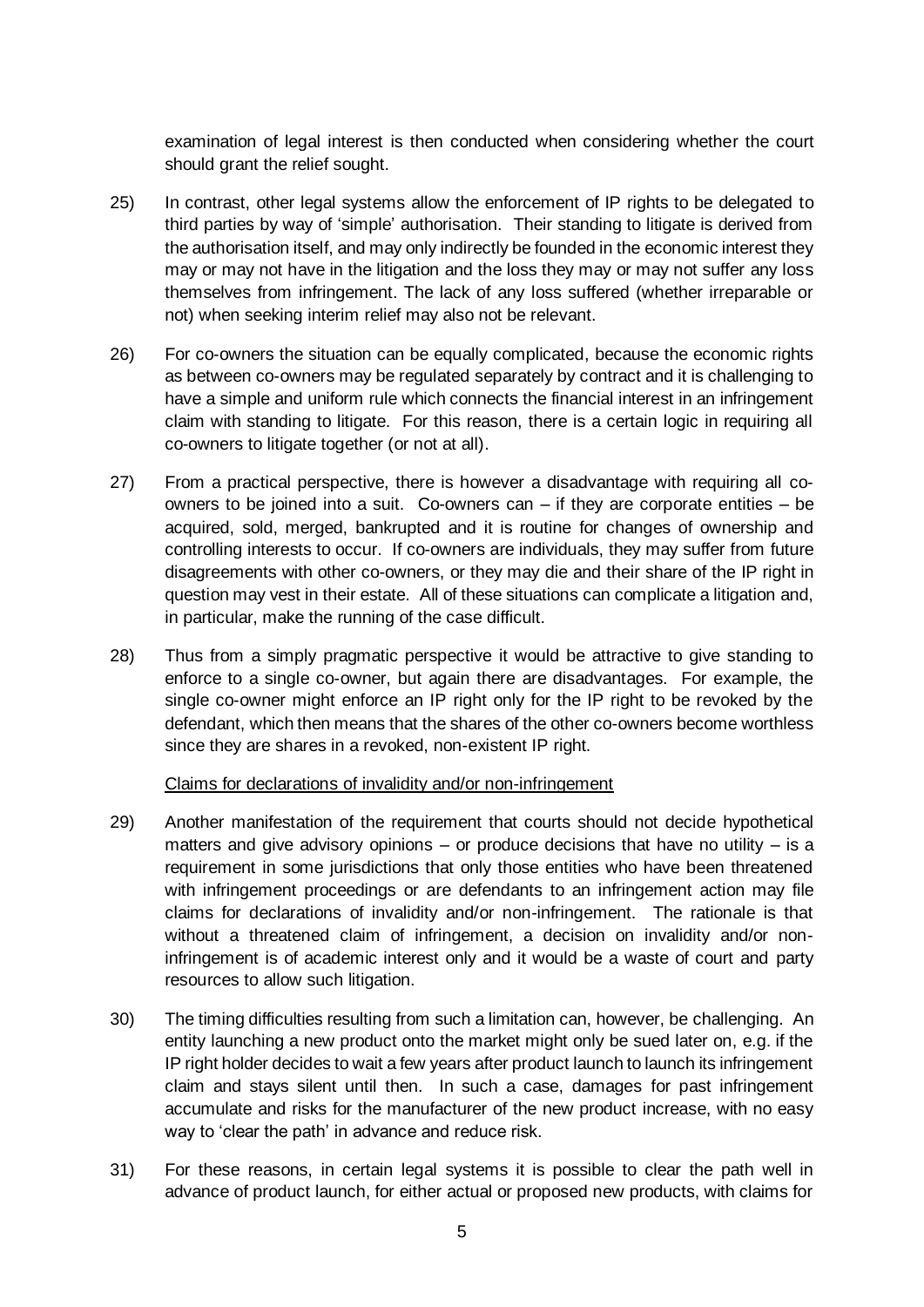declarations of invalidity, declarations of non-infringement and/or claims for revocation. This has the advantage of producing legal certainty, but at the cost of using the resources of the IP right holder potentially unnecessarily to defend against such actions, especially if the claimant in such actions changes their mind and decides not to proceed with market launch after all. Safeguards, e.g. costs awards, are typically used to control and prevent vexatious litigation to clear the path.

### **Defendants**

- 32) The validity of an IP right may, depending on the forum and on local requirements, be litigated *inter partes* (in which case the result is binding as between the parties to the case, but there is no revocation and removal from the register of the IP right if it is found invalid) or with *in rem/erga omnes* effect (such that any finding of invalidity results in the revocation of the IP right - binding on the world -and its removal from the register).
- <span id="page-5-0"></span>33) There may be perfectly valid reasons for there to be an *inter partes* determination of validity that does not involve the IP right owner. For example, in a royalty dispute between an exclusive licensee and a sub-licensee, the validity of the patent as determined on an *inter partes* basis in arbitration may affect the royalty charged.
- 34) However, where the decision on validity is on an *in rem* basis, there is a more compelling case for a requirement that the owner of the IP right in question should be involved in the case. If not, an adverse decision and the revocation and removal of the IP right from the register would involve the loss of property of the former owner of that IP right, without any say in that loss.
- <span id="page-5-1"></span>35) The permanent loss of rights from revocation speaks strongly in favour of requiring the inclusion of the IP right owner as a party in any case in which such a result could occur. When a counterclaim for revocation is filed by a defendant to an infringement action brought by an exclusive licensee, this might then mean that the defendant would be obliged to join the IP right owner into the case if they are not already part of the case. Clearly, there are a number of possible ways of handling this situation:
	- a) The claimant/exclusive licensee could be required to include the IP right owner as a co-claimant;
	- b) The claimant/exclusive licensee could be required to include the IP right owner as a co-defendant;
	- c) The defendant could seek to add the IP right owner as a defendant to the counterclaim for revocation.
- 36) Even these mechanisms may in some cases be insufficient. For example, if the claimant (who asserts they are the owner of an IP right) is found not to be the owner of the IP right, then any revocation counterclaim against the claimant would not be against the true owner of the IP right.
- 37) These mechanisms are also not guaranteed to be successful. It would seem unjust to prevent a defendant from challenging the validity of an IP right asserted against it by a licensee, simply because the owner of the IP refuses to be joined into the action.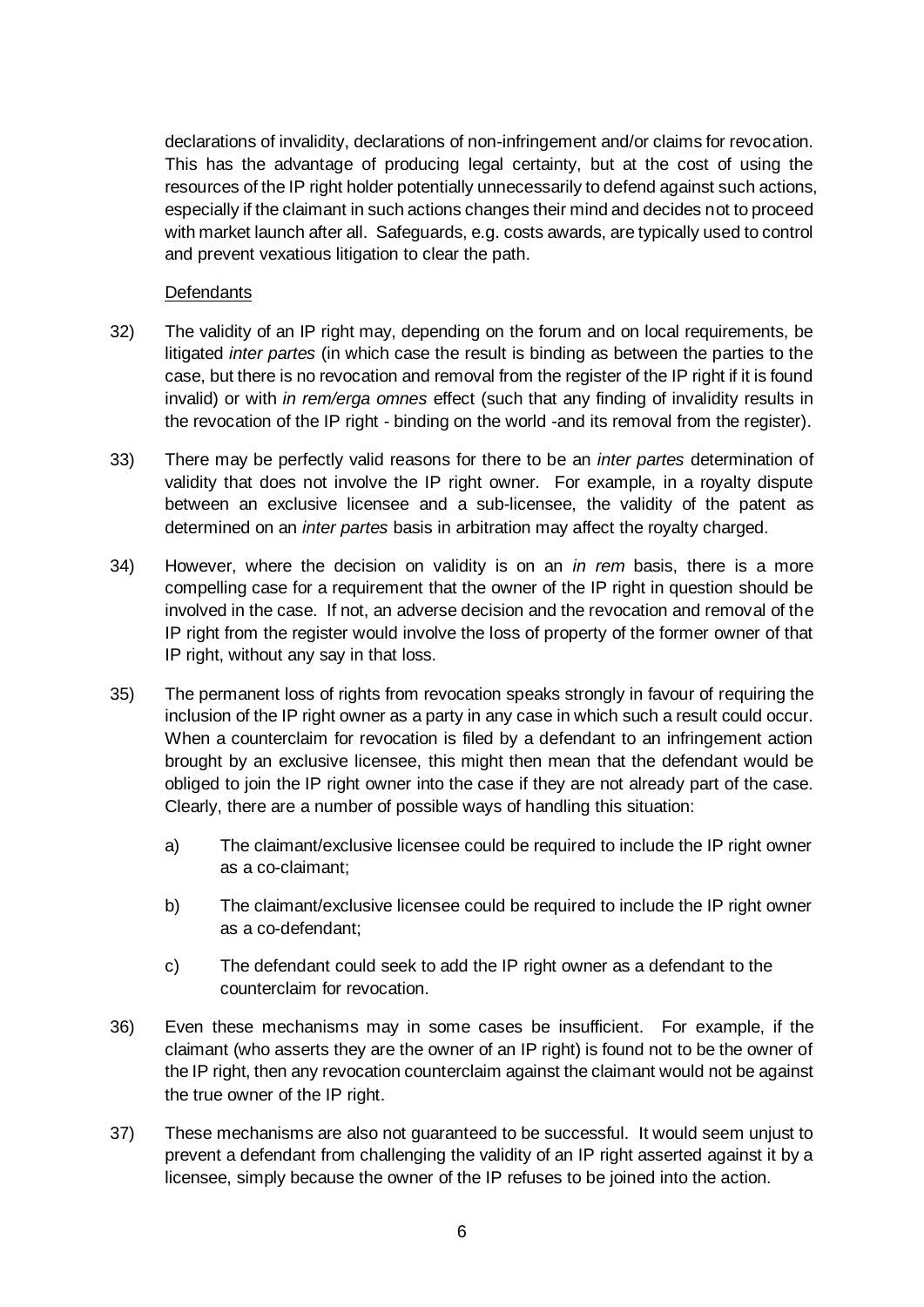38) A further complication arises from co-ownership: should all, or some co-owners be defendants if the validity of an IP right is challenged? Co-ownership could lead to a number of difficult problems, for example, if a co-owner has ceased to exist, or has transferred their share of the IP right to another unidentified entity.

## *You are invited to submit a Report addressing the questions below. Please refer to the 'Protocol for the preparation of Reports'.*

### **Questions**

### **I. Current law and practice**

*Please answer all questions in Part I on the basis of your Group's current law.*

- 1) Who has standing to bring a claim of infringement of an IP right? Please also address whether co-owners and exclusive, non-exclusive and/or sole licensees, or authorised persons may bring a claim of infringement of an IP right.
- 2) For each class of person identified under 1) above, please explain:
	- a) Whether the permission of anyone else is needed, in order to bring the claim?
	- b) Whether any other person is required to be joined into the claim, in order to bring the claim?
	- c) Whether there are any other conditions that are required to be satisfied, in order to bring the claim?
- 3) Does the relief available to a claimant for infringement depend on the standing of the claimant, and if so, how?
- <span id="page-6-0"></span>4) Who could a claim for an *inter partes* declaration of invalidity and/or declaration of non-infringement be brought against (please refer to paragraph [33\)?](#page-5-0)
- <span id="page-6-1"></span>5) Who could a claim for *in rem* revocation/nullity be brought against (please refer to paragraph [35\)?](#page-5-1)
- 6) Are there any standing requirements to bring a claim:
	- a) under [4\)](#page-6-0) above; and/or
	- b) under [5\)](#page-6-1) above.
- **II. Policy considerations and proposals for improvements of your Group's current law**
- 7) Are there aspects of your Group's current law or practice relating to standing to litigate IP rights that could be improved? If YES, please explain.
- 8) Should the standing of a person to litigate an IP right depend on whether that person suffers loss caused by the infringement, or has any other interest in the claim?